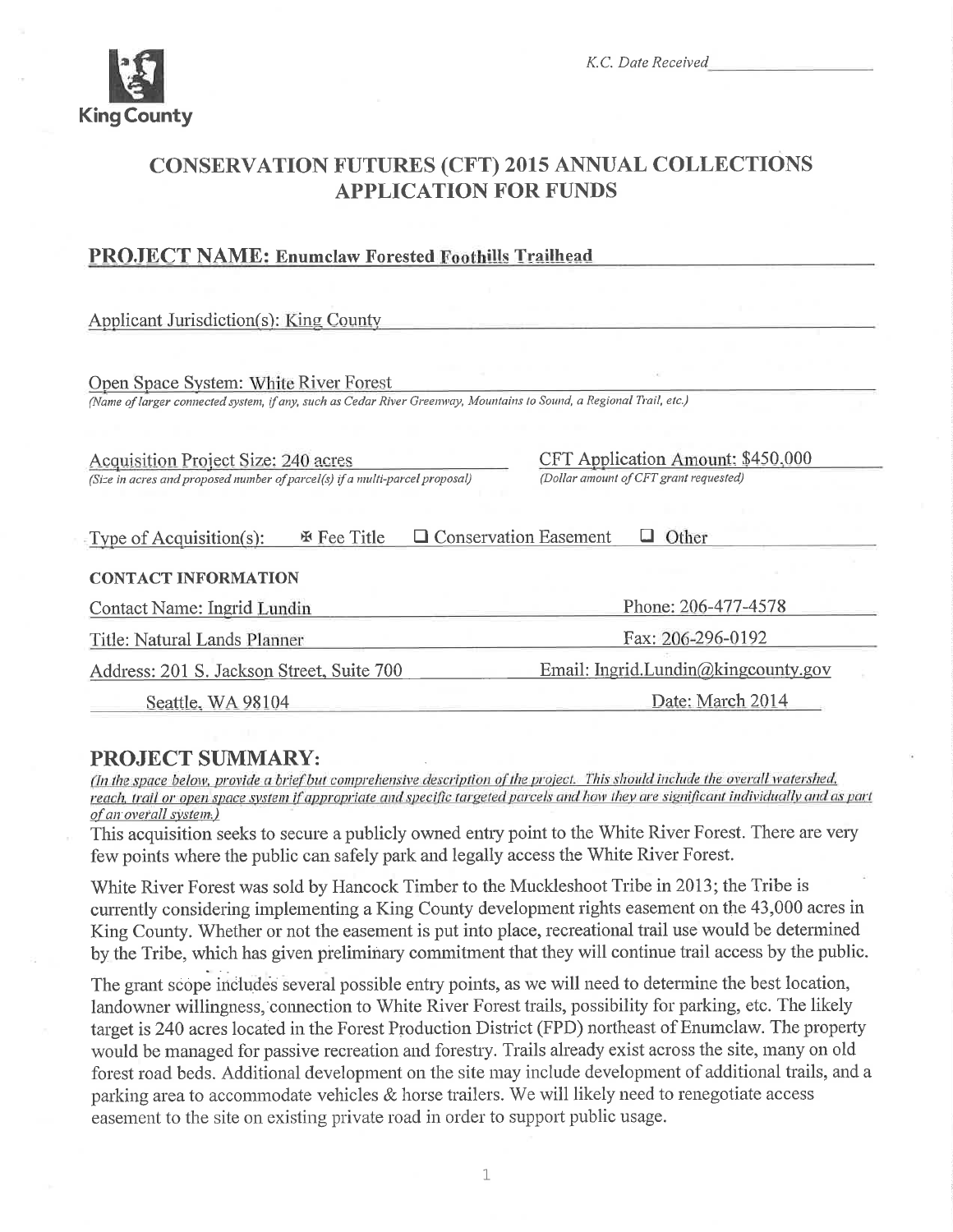# **1. OPEN SPACE RESOURCES**

Please review the attached evaluation criteria. For the **proposed acquisition parcel(s)**, please (1) mark only those criteria that apply, and (2) thoroughly, yet succinctly describe in the space below how the proposed acquisition satisfies each marked criteria.

- $\boxtimes$  A. Wildlife habitat or rare plant reserve
- $\boxtimes$ B. Salmon habitat and aquatic resources
- $\Box$  C. Scenic resources
- **XD.** Community separator
- $\Box$  E. Historic/cultural resources
- $\Box$  F. Urban passive-use natural area/greenbelt
- $\boxtimes$ G. Park/open space or natural corridor addition
- XH. Passive recreation opportunity/unmet needs

#### $\mathbf{A}$ . Wildlife habitat or rare plant reserve

This acquisition is contiguous with hundreds of thousands of acres of forest in the FPD, extending east to the Cascade Mountains. This 240-acre site represents one of the westernmost points of the FPD, and therefore is particularly important to retain in forested cover to provide a habitat buffer between urbanizing Enumclaw, the Agricultural Production District, and working forest lands. These Cascade lowland forests offer habitat for large mammals such as elk, bear, cougar, and a wide variety of other species.

#### **B.** Salmon habitat and aquatic resources

The eastern parcel of the targeted 240 acres contains approximately 2,000 feet of Newaukum Creek at River Mile 12. Newaukum Creek originates in the forested Cascade Foothills east of this site, and flows through the target parcels before reaching the Enumclaw Plateau floor. The creek supports many salmonid species in its lower reaches, and in this vicinity likely supports coho and cutthroat trout. Acquisition of this site is in keeping with WRIA 9 Salmon Habitat Plan's general goals of preventing loss of forested cover, and specifically with the plan's Recommendation MG-6: "Newaukum Creek restoration between RM 0-14.3."

#### D. **Community separator**

As noted in 1A, the property has key importance as a buffer between rural residential development and the working forests of the Forest Production District. Preventing conversion to residential development on these parcels helps to maintain a clear boundary between the two types of land uses.

#### G. Park/open space or natural corridor addition

It must be noted that there is no long-term right of access to White River Forest. The Tribe controls public use of the Forest. If the Tribe accepts the King County development rights easement (still under consideration) that easement allows the Tribe to permit public access, but the easement itself does not guarantee public access.

The 240-acre property is a gateway to the White River Forest, but it is also of a size that could stand alone as a property on which the community could trailer in and ride even if the Tribe ends access to the White River Forest. This capacity for being a stand-alone site is a key reason why these 240 acres would be prioritized as an acquisition.

Other potential access points to be evaluated: securing property off 408<sup>th</sup>; improving a limited-access easement at 424<sup>th</sup>; at the Transfer Station at 440<sup>th</sup> where access crosses Weyerhaeuser land; an entry road off of SR 410 near old Weyerhaeuser mill (now private) and adjacent parking lot (Tribe/Weyehaeuser).

#### H. Passive recreation opportunity/unmet needs

As noted in 1G, this proposal represents an opportunity to secure a permanent and publicly available access point to the locally and regionally used White River Forest. The existing trails at the Forest represent a significant recreation asset to the equestrian, hiking, and mountain biking community. However, there are few if any access points which provide a safe parking area for horse trailers, and provide a legal and publicly owned access route to the site. Currently many of the access points are privately controlled and the trails are used only by the private landowners' permission. This site may provide public access to the forest, but could also be a publicly owned local riding area.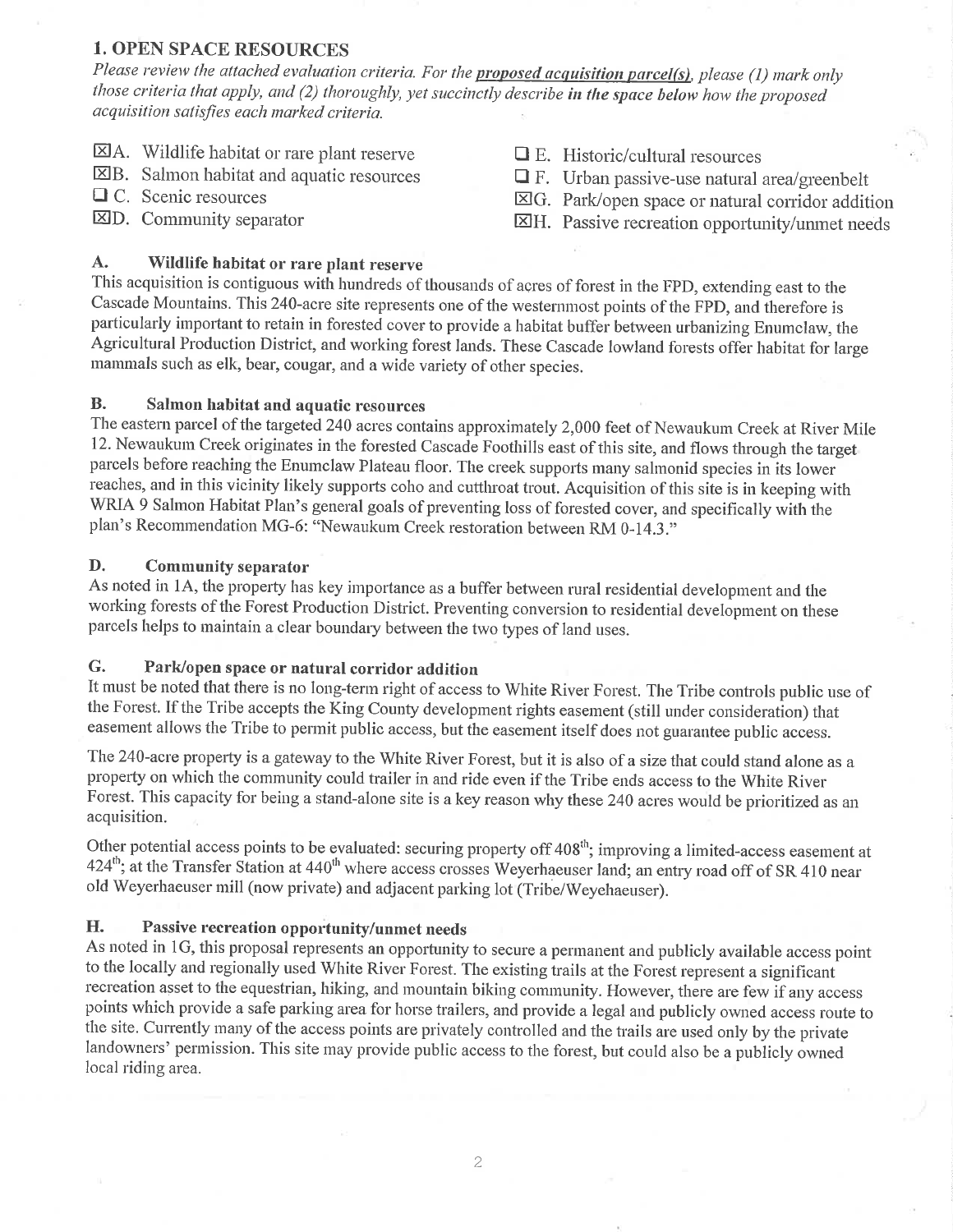# 2. ADDITIONAL FACTORS

For the proposed acquisition parcel(s), please (1) mark all criteria that apply, and (2) thoroughly, yet succinctly describe in the space below how the proposed acquisition satisfies each marked criteria.

- $\boxtimes$  A. Educational/interpretive opportunity
- $\boxtimes$  B. Threat of loss of open space resources
- $\boxtimes$  C. Ownership complexity/willing seller(s)/ownership interest proposed
- $\boxtimes$  D. Partnerships Describe any public or private partnerships that will enhance this project:
- E. Is the property identified in an adopted park, open space, comprehensive, or community plan?
- $\Box$  F. Transferable Development Credits (TDC) participation

### A. Educational/interpretive opportunity

The key paftner is the Enumclaw Forested Foothills Recreation Association (EFFRA). EFFRA's vision is to market the Enumclaw area as a recreation 'mecca' serving local and tegional populations. As a key connector to one of Enumclaw's recreational assets, this entry point to the Forest may provide educational/interpretive opportunity to convey information to the public using the site. Information could be both directional (e.g. appropriate uses, regulations, trail maps) and educational (e.g. ecological and forest significance).

### B. Threat of loss of open space resources

The owners of the 240 acres are currently logging under a multi-year forest plan. Sale and residential development might be a next step on the parcel following logging as this land was purchased as an investment property. This factor is irnportant on two levels. At a regional level, the lost opportunity to preserve this parcel would mean the loss of an access point to the 43,000-acre White River Forest, as noted in lG & lH above. At a site-specific level, the threat would be that an owner who chooses residential development on the site may remove the property from working forest land use.

### C. Ownership complexity/willing seller(s)/ownership interest proposed

The 240 acres are owned by several individuals who are considering their willingness to sell this investment property, and they may be holding onto the property for the short term future. Approaching them with an appraisal and offer would be the only way to detennine their level of commifinent, though we need to do so at a time when appraisal/offer would be current when we receive funding. We are targeting fundraising for a possible value of \$1.1 million. We have existing funds that could appraise the property, though the appraisal needs to be timed with when we would secure funds.

#### D. Partnerships - Describe any public or private partnerships that will enhance this project

The key paftner is EFFRA. EFFRA created a "Comprehensive Management Vision," a plan for the area focusing on recreational opportunities and habitat protection that was funded by a "Rivers, Trails, and Conservation Assistance" grant from the National Park Service. EFFRA's membership and board includes not only recreationand habitat-focused citizen advocates, but members of local, county, state, and federal agencies, major forest landowners, habitat-focused nonprofit and stakeholder groups, and local developers. EFFRA's umbrella also includes the Backcountry Horsemen - Tahoma Chapter who are active partners with King County in managing trails and access on other sites.

#### E. Is the property identified in an adopted park, open space, comprehensive, or community plan?

The idea of preserving connections to White River Forest is supported in EFFRA's Comprehensive Management Vision. As noted in 18, the acquisition supports the WRIA 9 Salmon Habitat Plan Recomrnendation MG-6 to protect Newaukum Creek.

Both the Comp Plan and the Park Plan contain policies that direct acquisition, planning, and stewardship of KC Parks. The acquisition of these parcels is consistent with the following policy direction:

- Be a "regional provider of open spaces with a major focus on systems of open space corridors that conserve natural resources and provide recreation, education and interpretive opportunities, fish and wildlife habitat and scenic beauty." (Park Plan Policy G-101)
- Emphasize acquisition and development of sites that provide for multiple benefits (Park Plan Policy CIP-120)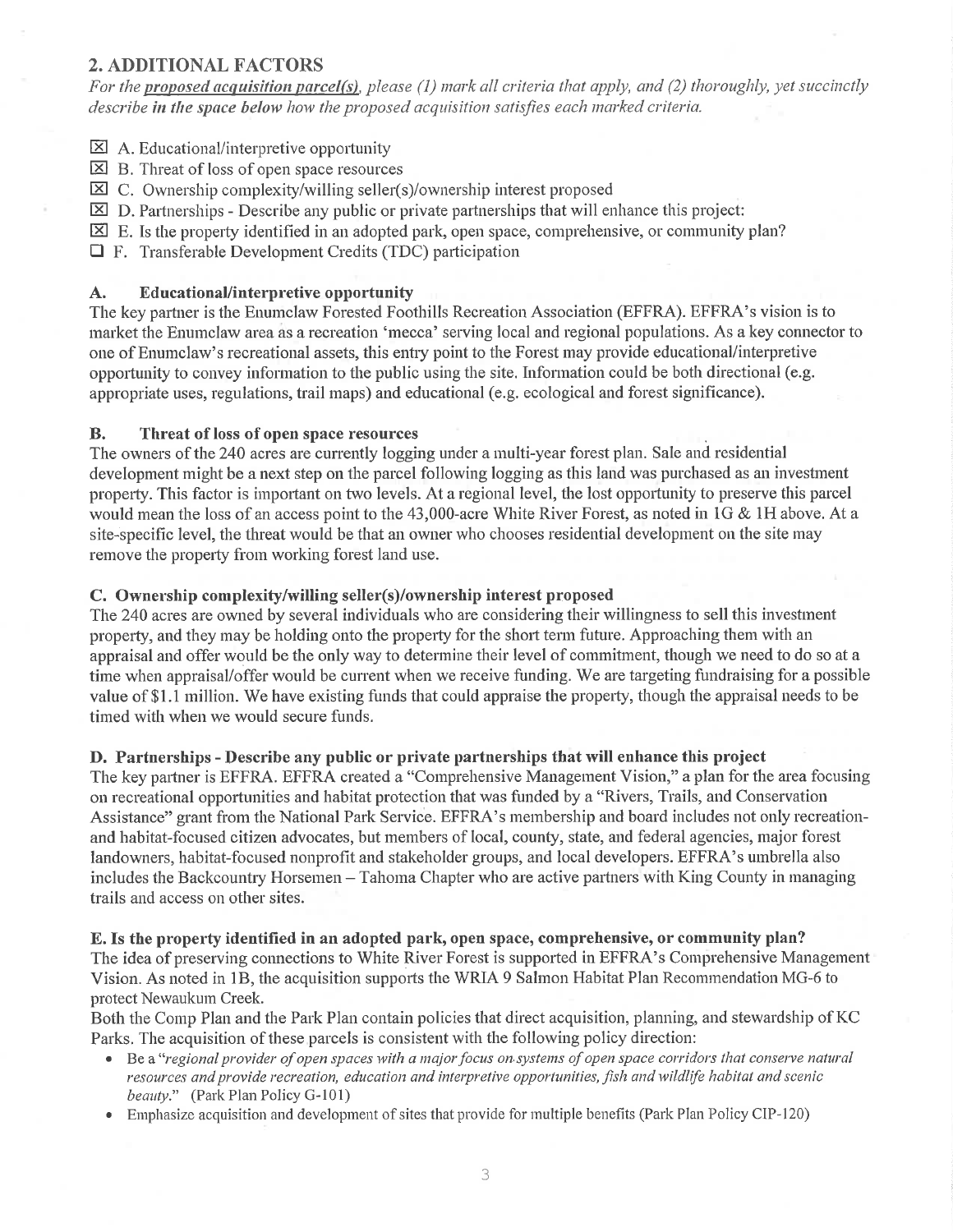# 3. STEWARDSHIP AND MAINTENANCE

How will the property be stewarded and maintained? Does the property lend itself to volunteer stewardship opportunities? How will ongoing stewardship and maintenance efforts be funded?

If acquired in fee by King County, typical King County maintenance includes regular site inspections to identify and address any issues arising on site in regard to public health and safety, property encroachments, natural resource damage, infrastructure damage, trail condition, etc. If a parking area is developed on site, then inspections and maintenance are much higher in frequency to ensure appropriate use of the parking area. Depending on access easement for the site (as is or renegotiated) we may have to pay costs towards maintaining the entrance road.

We anticipate a strong partnership with EFFRA and Backcountry Horsemen to help keep an eye on the property conditions on a regular basis, and to identify and help maintain appropriate trails on the site.

King County Parks maintenance work would be funded with Parks Levy operating funds. Depending on opportunity and site plans, there may be capital or operating work on site which is eligible for specific trail or restoration grants; for forest harvest revenues; or for recreational amenity development with local stakeholder groups through Parks' Community Grants Program.

### **4. PROJECT BUDGET**

| 1) TOTAL CFT APPLICATION AMOUNT <sup>a</sup> | CFT: \$450,000        |
|----------------------------------------------|-----------------------|
| 2) TOTAL PEL APPLICATION AMOUNT <sup>b</sup> | <b>PEL: \$450,000</b> |

 $^a$ Allowable CFT acquisition costs (Ordinance 14714): The disbursement of funds shall be made only for capital project expenditures that include costs of acquiring real property, including interests in real property, and the following costs: the cost of related relocation of eligible occupants, cost of appraisal, cost of appraisal review, costs of title insurance, closing costs, pro rata real estate taxes, recording fees, compensating tax, hazardous waste substances reports, directly related staff costs and related legal and administrative costs, but shall not include the cost of preparing applications for conservation futures funds.

<sup>b</sup>King County projects only, if applicable.

#### **Estimation of property value:**

Briefly describe how land values have been estimated, i.e. appraisal, property tax assessment, asking price, letter of value or other means.

We are estimating valuation of fee at  $\sim 1,100,000$  based on  $\sim 1,500$  per acre for forest-zoned land. Actual value will need to be determined by an appraisal.

| <b>ESTIMATED PROJECT COSTS (dollars)</b>               | (a range may be included) |  |
|--------------------------------------------------------|---------------------------|--|
| Total property interest value                          | \$1,090,000               |  |
| Title and appraisal work                               | \$8,000                   |  |
| Closing, fees, taxes                                   | \$10,000                  |  |
| Relocation                                             | \$0                       |  |
| Hazardous waste reports                                | \$0                       |  |
| Directly related staff, administration and legal costs | \$8,000                   |  |
| <b>Total Project Costs (CFT and other funds)</b>       | \$1,115,000               |  |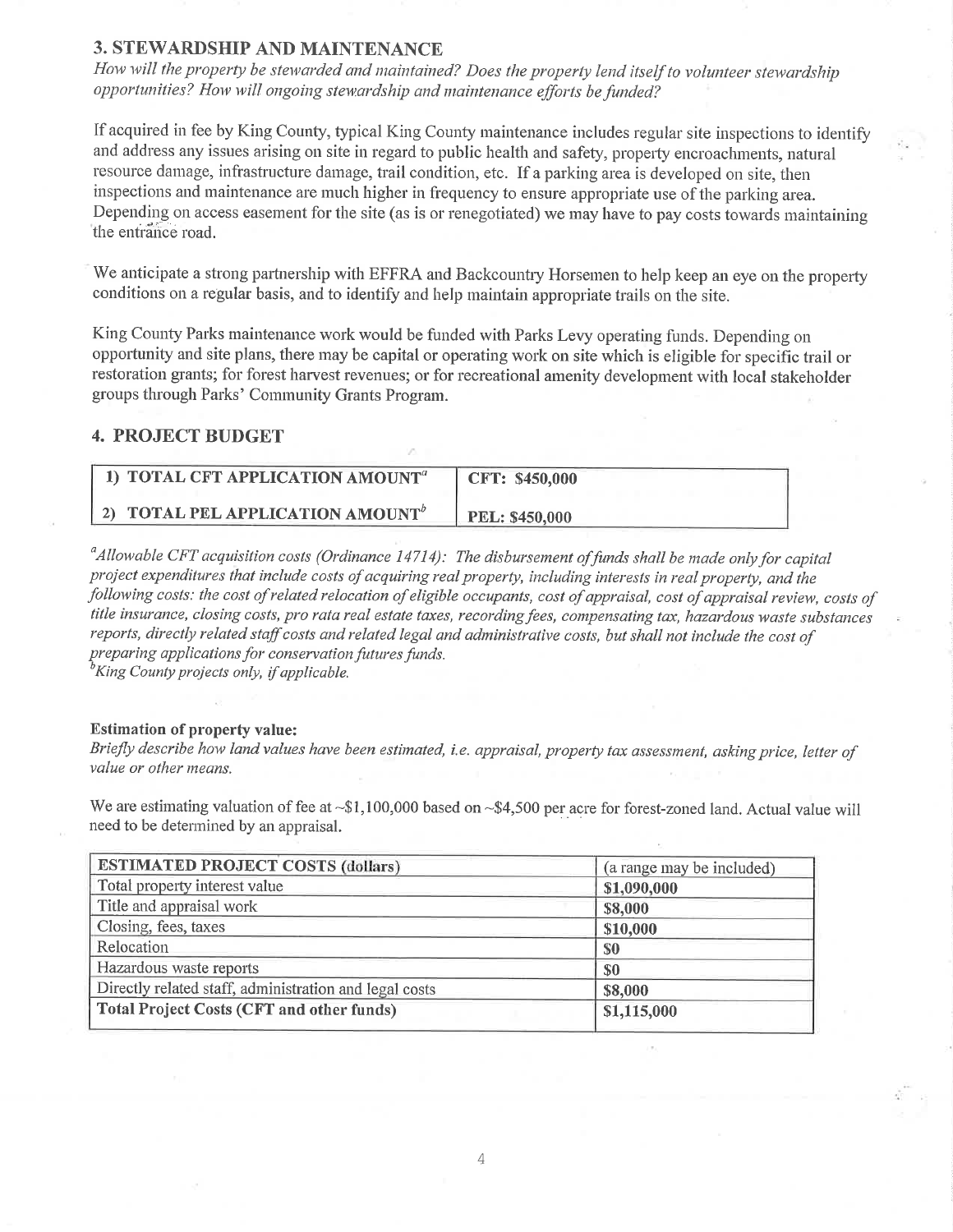| <b>MATCHING FUNDS: Existing Sources</b><br>(CFT can only provide a maximum of 50% of anticipated<br>project costs) | <b>DATE</b><br>(Expended or Committed)       | <b>DOLLAR AMOUNT</b><br>(Expended or Committed) |
|--------------------------------------------------------------------------------------------------------------------|----------------------------------------------|-------------------------------------------------|
| King County 2010 & 2012 Parks Expansion Levy                                                                       | Secured in 2010 & 2012<br>King County budget | \$174,960                                       |
| King County 2009 Budget Proviso (REET 1)                                                                           | Secured in 2009 King<br>County budget        | \$40,707                                        |
| <b>Total CFT Funds Previously Received</b><br><b>This Project</b>                                                  |                                              |                                                 |
| <b>Total Matching Funds and Past CFT Funds</b><br><b>Currently Identified</b>                                      |                                              | \$215,667                                       |
| <b>Unidentified Remaining Match Need</b>                                                                           |                                              |                                                 |

Unidentified remaining match need: What funds are anticipated, and what is the time frame? Please discuss briefly how the unidentified remaining match need above will be met:

King County has secured \$214,667 in REET 1 and Parks Expansion Levy.

Requested CFT dollars would be matched with existing REET/PEL and requested Parks Levy dollars.

### 5. IN-KIND CONTRIBUTIONS FROM PARTNERSHIPS

No in-kind activities to date, other than ongoing work by EFFRA in advocacy for this acquisition, and general planning efforts in the area. We anticipate that future work would occur on site by our EFFRA and Backcountry Horsemen partners to assist with trail maintenance. Also, in-kind work or contribution is often a condition of the

King County Community Partnership Grants program, if such a grant is pursued for access or parking development.

#### 6. ATTACHED MAPS (Note: Two maps are now required; 1) site map and 2) general location

8 1/2 x 11" maps are preferred, but 11x 17" is acceptable if folded and hole-punched for insertion into a three ring binder.

#### Site Map that shows the following:

- Each parcel proposed for acquisition in yellow or distinct shading and an indication of any parcel proposed for less than fee simple acquisition, such as a conservation easement;
- Location of any proposed development to the site such as parking, trails or other facilities;  $\bullet$
- Location of any proposed site restoration;  $\bullet$

Existing adjacent public (local, state or federal) park or open spaces, labeled and shown in dark green or distinct shading; Location Map that shows the following:

- Other permanently protected open spaces (private, non profit, institutional, etc.) shown in light green or distinct shading;  $\bullet$
- Major water courses such as creeks, rivers, lakes or wetlands;
- Major roads, arterial roads or regional trails.  $\bullet$
- Map scale: This map should show approximately a ten-mile radius around the proposed acquisition(s).  $\bullet$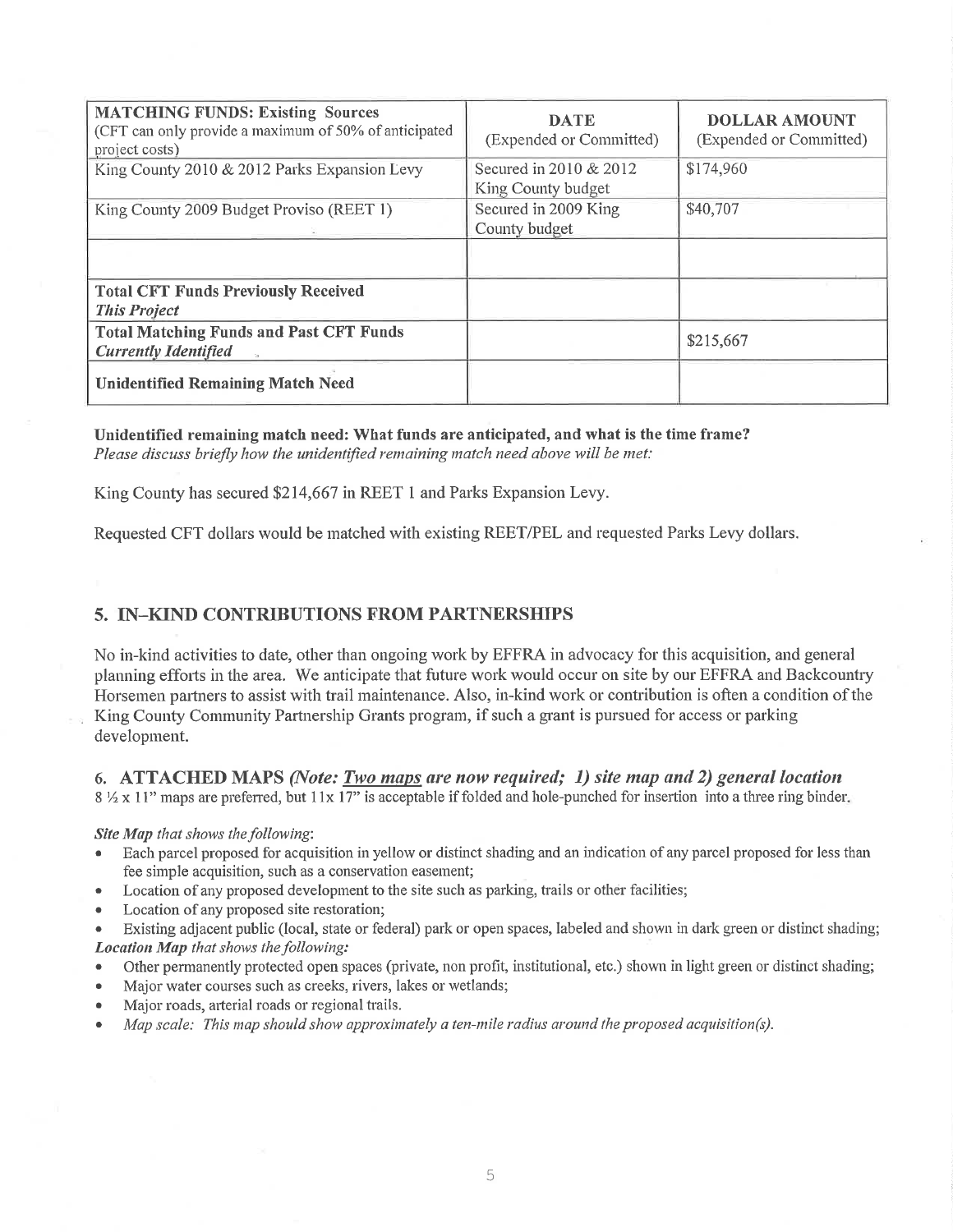